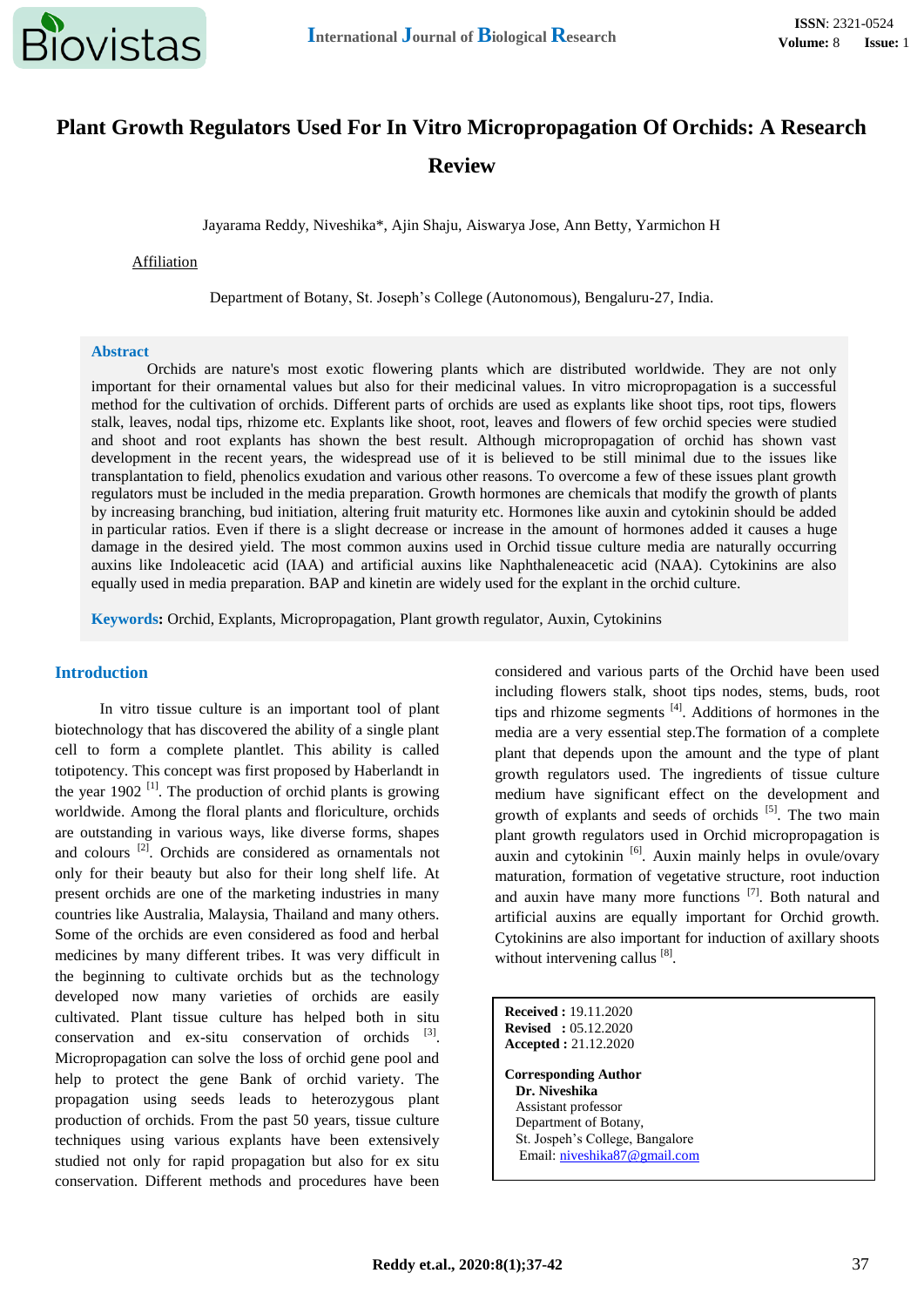Auxin inhibits leaf shedding, enhances the natural abscission of old leaves and fruits or flowers, initiates root development, assists cell division, balances and regulates xylem differentiation. Auxin has natural types like Indole butyric acid (IBA) and Indole-3-acetic acid (IAA) and synthetic auxins like 2,4-dichlorophenoxyacetic (2,4-D), 2,4,5-trichlorophenoxyacetic acid (2,4,5-T) and Naphthalene acetic acid (NAA) are indispensable for tissue culture in general and orchid micropropagation in particular [9].

Cytokinin promotes cell division, stimulates lateral shoot growth, instigates cell division in mature tissues, promotes cell division, helps to disrupt bud and seed dormancy, delay the aging of flowers and leaves. Some of the commonly used cytokinins are 6- benzyl aminopurine (BAP), 6-furfurylaminopurine (Kinetin), N-Isopentenyl aminopurine (2IP), Thidiazuron (TDZ) 1-phenyl-3 (1,2,3-thiadiazol-5-yl) urea, 4-hydroxy-3-methyl-trans-2-butenyl aminopurine and zeatin 4-hydroxy-3 methyl-trans-2-butenyl aminopurine.

Gibberellin regulates cell elongation and determines plant height, most commonly used is GA3. Abscisic acid (ABA) inhibits cell division, promotes somatic embryogenesis and enhances somatic embryo quality. Hormones like gibberellin and ethylene are used in very minimal amounts but it also shows effective impact on the growth of orchids.

Along with these growth regulators addition of coconut water to MS medium has also influenced axillary bud induction of orchid <sup>[10]</sup>.Temperature also plays a major role in development of the orchid crops. Short day or low temperature treatment can alter the levels of endogenous growth regulators [11].

#### **Shoot culture**

The most common method of micropropagation is through shoot culture. Shoot culture is widely used in orchid micropropagation. Usually in orchid shoot culture a clump of identical bodies called protocorm like bodies (PLBs) are formed which can in turn produce new plants. Plant growth regulators like auxin and cytokinin play a major role in different stages of shoot culture. Orchid species like *Papilionanthe teres*, *Nervilia aragoana, Bulbophyllum umbellatum*, *Cymbidium aloifolium* shoot apices are used for micropropagation<sup>[4]</sup>.

Auxins and cytokines ratios influenced shoot growth and shoot length of *Paphiopedilum* var. *densissimum*, *P. insigne* and *P. bellatulum*. The addition of NAA and high kinetin on to the basal medium helps in the shoot differentiation  $^{[12]}$ . The concentration of 5.5 mg/L 6-Benzyladenine (BA) with 0.5 mg/L Naphthalene acetic acid (NAA) showed the highest organogenesis of shoot. In some species all the PGR combinations showed the shoot organogenesis as in the P. armeniacum  $[13]$ . In the in vitro growth of orchid species *Coelogyne pandurata,* a black orchid hybrid the shoot appearance was shown on the addition of Naphthalene acetic acid (NAA) and some organic additives. The organic additives like bananas, coconut water, sweet potatoes and potatoes were used to speed up the shoot emergence. Proportions of auxin and cytokinin from coconut water NAA from sweet potato were used to produce the largest number of shoots with highest shoot length. Coconut water has such a great impotence in accelerating cell division since it is rich in auxin and thiamine. By increasing the NAA concentration up to 5ppm inhibits the shoot emergence in *Coelogyne pandurata*. The highest number of shoots was seen under the combination coconut water with 1ppm NAA concentration<sup>[5]</sup>.

In the in vitro propagation of *Vanda tessellata*, maximum rate of shoot induction was seen under addition of 0.5 mg/L 6-Benzylaminopurine, benzyl adenine (BAP) and 0.5 mg/L Kinetin (KIN) to the Murashige and Skoog (MS) medium. Different concentrations of BAP, NAA, IAA(3-indoleacetic acid) and KIN were used for shoot induction. For multiple shoot induction 1.0 mg/L BAP + 1.0 mg/L NAA concentrations were used. During the micropropagation of *Vanda coerulea* combination of 30 μM BAP and I5 μM IAA in MS medium were given and thus showed maximum frequency of PLB formation. Protocorm multiplication is affected by auxin and cytokinin concentrations. Another concentration of 30 μM showed the best shoot formation, whereas when the auxin and cytokinin concentrations were enhanced, the rate of shoot formation was considerably decreased  $[14]$ . In the in vitro micropropagation of dancing dolls orchid *Oncidium* sp. BAP at concentration of 2.0 mg/L showed maximum percentage of shoot formation. Whereas at 0.5 mg/L showed the least percentage of shoot formation. BAP and NAA together at the concentration of 2.0 mg/L + 1.5 mg/L showed the maximum percentage of formation of shoots, however  $4.0 \text{ mg/L} + 2.5$ mg/L concentration showed the least shoot formation [15].

In the in vitro micropropagation of *Cymbidium faberi* adventitious shoot formation took place with specific concentrations of N6-benzyladenine (BA), thidiazuron (TDZ) and TDZ + NAA. When the PLBs of the medium were supplemented with 45.5% TDZ, 2.5 times of increased shoot induction was observed. Strong and healthy shoot seedlings were observed under right concentrations of TDZ and NAA. How ever increasing the concentrations of TDZ to 3.0 mg/L shoot formation was inhibited  $[16]$ . In the mass micropropagation of *Dendrobium primulinum* Lindl., an epiphytic orchid with an average of 4.5 shoots per each explant was produced when the concentration was 1.5 mg/L BAP. At this concentration the longest shoot was also found. During this experiment also on increasing the BAP concentration the multiple shoot production was decreased. At the concentration of 1.5 mg/L BAP the least shoot formation was observed [8].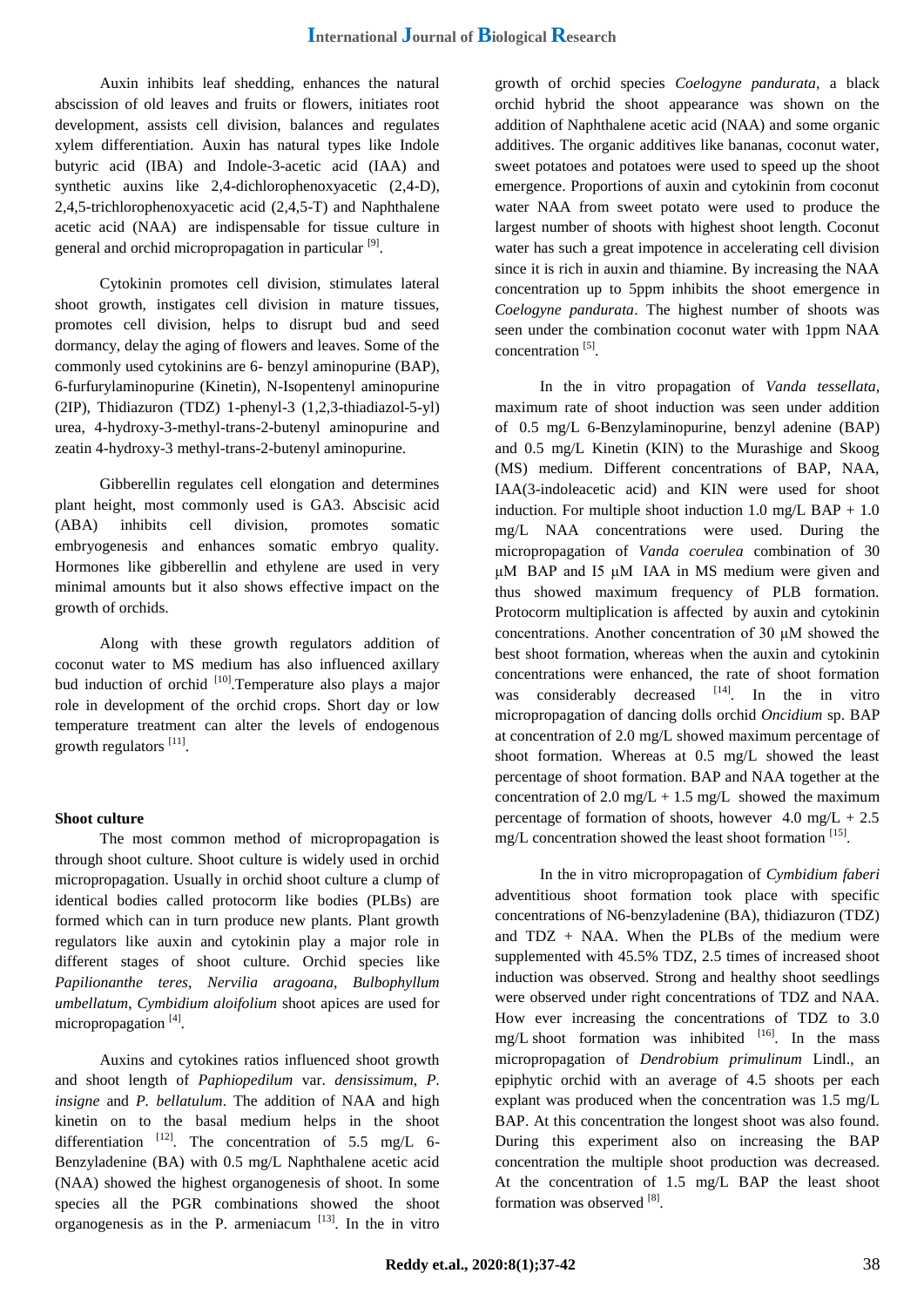During the in vitro culture of flowering plants the highest shoot induction was observed under the concentration of 1mg/L BAP and 20 mg/L chitosan oligomers and polymers. Throughout the shoot multiplication BAP showed the best result than KIN, but on increasing the KIN concentration number of shoots formed were also high. The longest shoot was seen on using BAP at  $1 \text{mg/L}$ <sup>[17]</sup>. In vitro micropropagation of *Dendrobium nobile* also showed that various concentration of benzylaminopurine (BAP), kinetin (Kin) and coconut water (CW) plays a significant role in the production in both number and length of the shoot induction from the explants. The maximum shoot was observed under 2mg/L BAP solution also the length of the shoot were reduced under the same concentration. Both the number and length of the shoot can be promoted only till a specific increase of the BAP, Kin and CW concentrations, above the specified concentrations the shoot induction is inhibited <sup>[18]</sup>. Addition of coconut water and cytokinins on endangered orchid species showed axillary shoot induction on the MS media<sup>[10]</sup>.

Table 1 showed that the variation in plant growth regulators can affect the shoot induction in different ways. Usually inhibition of shoot is found at higher concentrations. Also light quality with NAA and TDZ could affect shoot induction [19]. Plant and animal material can also be considered as a growth stimulating factor [20].

#### **Flower Culture**

Several agents are known to induce flowering in-vitro [21]. For the in-vitro micropropagation of orchids, flower culture is not widely practiced. The vegetative tissues such as root, shoot and leaves are usually used. It is found that even though these tissues produce embryos in large numbers the mother plant gets damaged after the exertion of these explants. In this scenario floral tissues such as flower-stalk tips, micro-inflorescence and buds can be used as explants  $[22]$ . For the mass propagation of Orchids of some genera like Phalaenopsis flower culture technique can be used  $[3]$ . For inducing embryogenesis the role of hormone is different in different explants [22]. Plant hormone, auxin and cytokinin have greater effect on the tissue culture technique. Different natural and synthetic plant growth regulators are used for the micropropagation.

From the flower buds of Paphiopedilum orchids, a successful method was adopted for micro propagation. Since these orchids are listed under endangered species, the micropropagation using flour culture helps in the conservation of this species. It was found that only flower buds which contain the basal tissues were able to produce the shoot. The bud size also has a significant role in shoot induction and plant regeneration along with the effect of plant growth regulators [23]. In the experiment done on the flowers stalk explants, it was observed that slight changes in the

concentration of naphthalene acetic acid and TDZ-1-Phenyl-3-(1,2,3 thiadiazol-5 yl)- urea has greater effect on the in vitro morphogenesis of the flowers stalk derived callus  $[22]$ .

| Table.1: Effect of PGRs on shoot growth |  |
|-----------------------------------------|--|
|-----------------------------------------|--|

| Supplements                                                   | Concentration                  | <b>Plant Name</b>                                                     | Growth<br>variations                        |
|---------------------------------------------------------------|--------------------------------|-----------------------------------------------------------------------|---------------------------------------------|
| Benzyladenine<br>Naphthalene<br>acetic acid                   | 5.5 mg<br>$+0.5$<br>mg         | Paphiopedilum<br>var. densissimum,<br>P. insigne and<br>P. bellatulum | High shoot<br>growth                        |
| Naphthalene<br>acetic acid                                    | 5 ppm                          | Coelogyne<br>pandurata                                                | Inhibition of<br>shoot                      |
| Benzylaminop<br>urine, benzyl<br>adenine (BAP)<br>and Kinetin | 0.5<br>$mg/L +$<br>0.5<br>mg/L | Vanda tessellata                                                      | Shoot<br>induction                          |
| <b>BAP</b>                                                    | 2.0<br>mg/L                    | Oncidium sp.                                                          | Maximum<br>shoot<br>formation<br>percentage |
| <b>BAP</b>                                                    | 0.5<br>mg/L                    | Oncidium sp.                                                          | Minimum<br>shoot<br>formation<br>percentage |
| <b>TDZ</b>                                                    | 45.5%                          | Cymbidium faberi                                                      | Adventitious<br>shoot<br>formation          |
| <b>TDZ</b>                                                    | 3.0<br>mg/L                    | Cymbidium faberi                                                      | Shoot<br>inhibition                         |
| <b>BAP</b>                                                    | 1.5<br>mg/L                    | Dendrobium<br>primulinum                                              | Longest<br>shoot                            |
| <b>BAP</b>                                                    | $2$ mg/L                       | Dendrobium<br>nobile                                                  | Maximum<br>shoot                            |

In the study of micropropagation of Phalaenopsis and Doritaenopsis using the shooting of flower stalk buds, plant growth regulator established methods can be used  $[24]$ . Different concentration of BAP (Benzylaminopurine) and NAA shows variation in the rate of survival, formation of protocorm like bodies, their colour and the rate of shoot formation. It is identified that as the concentration of NAA and BAP increases the survival rate decreases except for a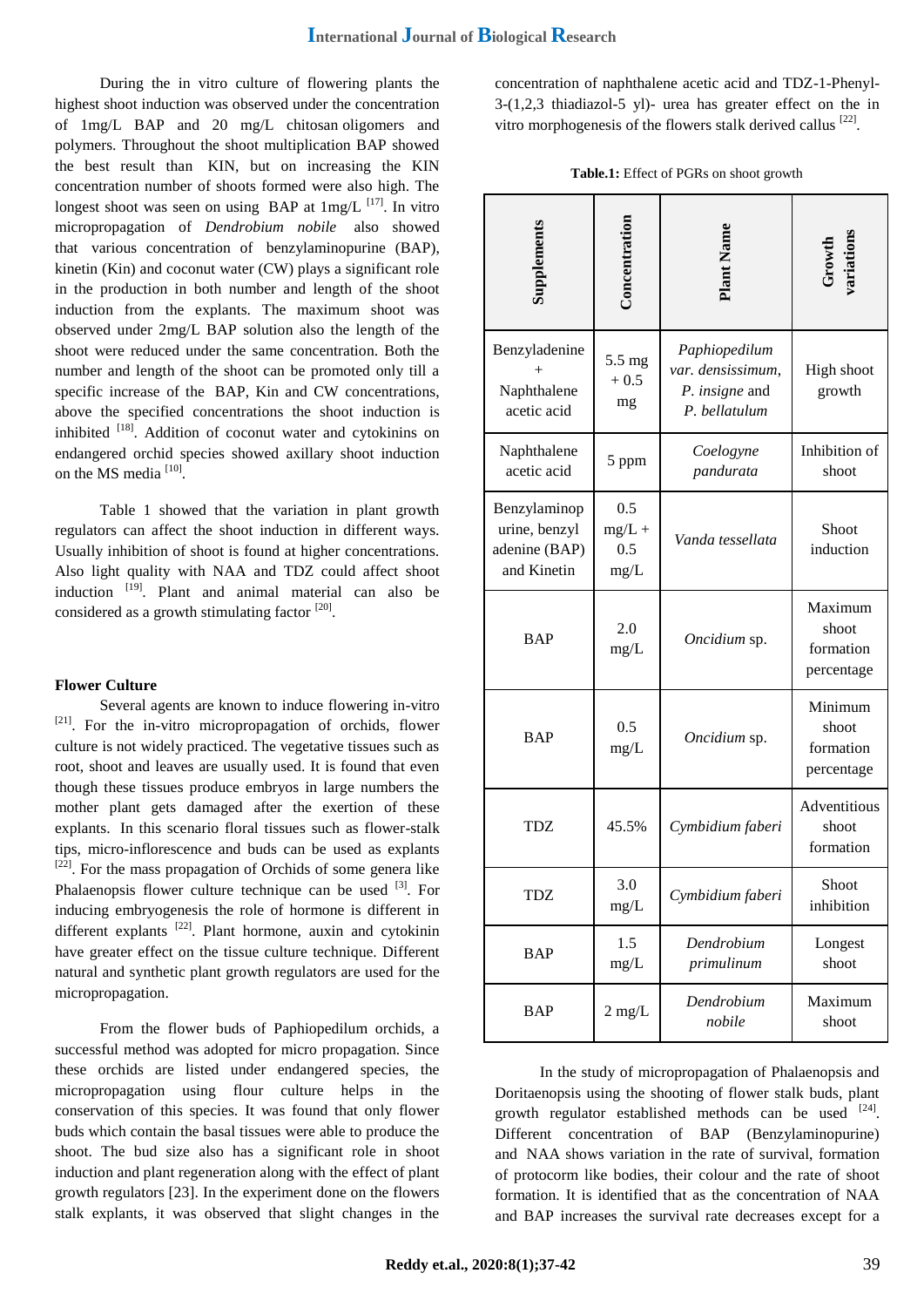few combinations. More number of protocorm like bodies was formed when 0.1 mg/L NAA and 20 mg/L BAP was used  $^{[24]}$ .

The effect of different cytokinin on the proliferation of protocol like body and the shoot formation is studied by Chen et al. When 0.28 u Zeatin-riboside was used, the highest proliferation rate was found. Higher number of protocormlike bodies was found when kinetin at 1.39 um was used  $^{[25]}$ . High concentration of synthetic cytokinin, Benzyladenine was found to be promoting sprouting of the flower bud. But leaf malformation was found when higher concentration is used. 2.5 ppm of Benzyladenine was found to be optimum concentration<sup>[26]</sup>.

Table 2 showed the effect of different concentrations of cytokinin in the formation of protocorm-like bodies. It was observed in Table 2 that the best result on the number of PLBs per tube was obtained at 4.44 μM of TDZ. Best response on the PLB proliferation rate is at 0.28 μM of ZR and the highest number of PLBs with shoot per tube was obtained at 1.39 μM of Kinetin. The proliferation rate is calculated by dividing the final fresh weight by the initial fresh weight.

It was observed that flower buds of 1st and 2nd florets of Cymbidium goeringii show different sensitivity towards auxin and cytokinin. For first florets, auxin and cytokinin have only a limited role in the induction of rhizome development and the plantlet regeneration. But for the flower buds of the second floret, auxin and cytokinin is required  $^{[27]}$ .

Thus it is evident that the effect of auxin and cytokinin is different in different plants according to their concentration. Ethylene is also an important factor which helps in development of floral parts <sup>[28]</sup>. Their presence has a significant role in the regeneration of the plant.

#### **Leaf culture**

Leaf culture system was used to study the effects of growth regulators, efficient regeneration systems through direct somatic embryogenesis  $[29]$ . In the leaf culture different parts of the leaf like tips, petioles, various sections of the blade, base parenchyma etc are used. Younger leaves give better results than the old leaves. Leaves proved highly amenable for tissue culture. The abaxial surface is free from any division while the adaxial undergoes differentiation. Leaf segment culture are easier to obtain and not restricted to any season. Epidermal and mesophyll cell of leaf tip produce a cluster of somatic embryo segments taken from young leaves of orchids (*Oncidium*) in a defined medium supplement with low dosage of TDZ (0.3 mg/L). The stages of the maturity of the leaves affected the initial appearance of the foliar embryos <sup>[30]</sup>. Murashige-Skoog medium (MS), Heller's medium (HM), Knudson C medium (KC) are some of the

culture mediums used with different concentrations of growth regulators.

| <b>Plant hormone</b><br>(Cytokinins) | Highest No. of PLBs<br>per tube | Highest No. of PLB<br>proliferation rate | Highest No. of PLBs<br>with shoots per tube |  |
|--------------------------------------|---------------------------------|------------------------------------------|---------------------------------------------|--|
| <b>TDZ</b>                           | 95.3 at 4.54<br>$\mu$ M         | 11.6 at 4.54 µM                          | 72.3 at 1.36<br>$\mu$ M                     |  |
| <b>BA</b>                            | 117 at 4.44<br>$\mu$ M          | 11.7 at 4.44 µM                          | 98.7 at 0.44<br>$\mu$ M                     |  |
| ZR                                   | 97.3 at<br>28.46 µM             | 30.3 at 0.28 $\mu$ M                     | 53.7 at<br>$0.85$ $\mu$ M                   |  |
| Kinetin                              | 98.5 at 1.39<br>μM              | 8.4 at 4.65 µM                           | 154 at<br>$1.39$ $\mu$ M                    |  |

**Table.2:** Effects of four cytokinins on PLB proliferation and shoot formation [17]

The effect of growth regulator from leaf explant of *Phalaenopsis amabilis* and *Phalaenopsis nebula* result that ancymidol, auxin, polyamines inhibit direct embryo formation for both species and used of Cytokinin has genotypic effect on direct embryo induction. 13.321M BA and 4,921M 2IP are the most effective cytokinin in *P. amabilis* and *P. nebula* [6] .

Leaf tissue culture of endangered *Renanthera imschootiana* show a successful regeneration of large number of phenotypically uniform plants from the basal part of the leaves.Method of regeneration of *syngonium podophyllum* results that no somatic embryo was form from leaf explants irrespective of growth regulator concentration or combinations used, no differentiation of callus thus no regeneration of plantlets, whereas somatic embryo formed on petiole explant directly on MS medium supplemented 2.0 mg/L TDZ with 0.2 mg/L NAA or 2.5 mg/L TDZ with 2.0 mg/L NAA or with 0.2 and 0.5 mg/L 2,4-D respectively. From a single petiole explant approximately 50-150 plantlets were regenerated. Up to 85% somatic embryos were able to germinate with the appearance of shoot and roots [31].

Leaf explants taken from two hybrids of *Paphiopedilum philippinense* regeneration capacities vary with cultivator genotypes. Leaf segment explant of hybrid PH59 formed shoots and have higher regeneration capacity on plant growth regulator- free medium but hybrid PH60 does not form shoots. From leaf segment explants of hybrid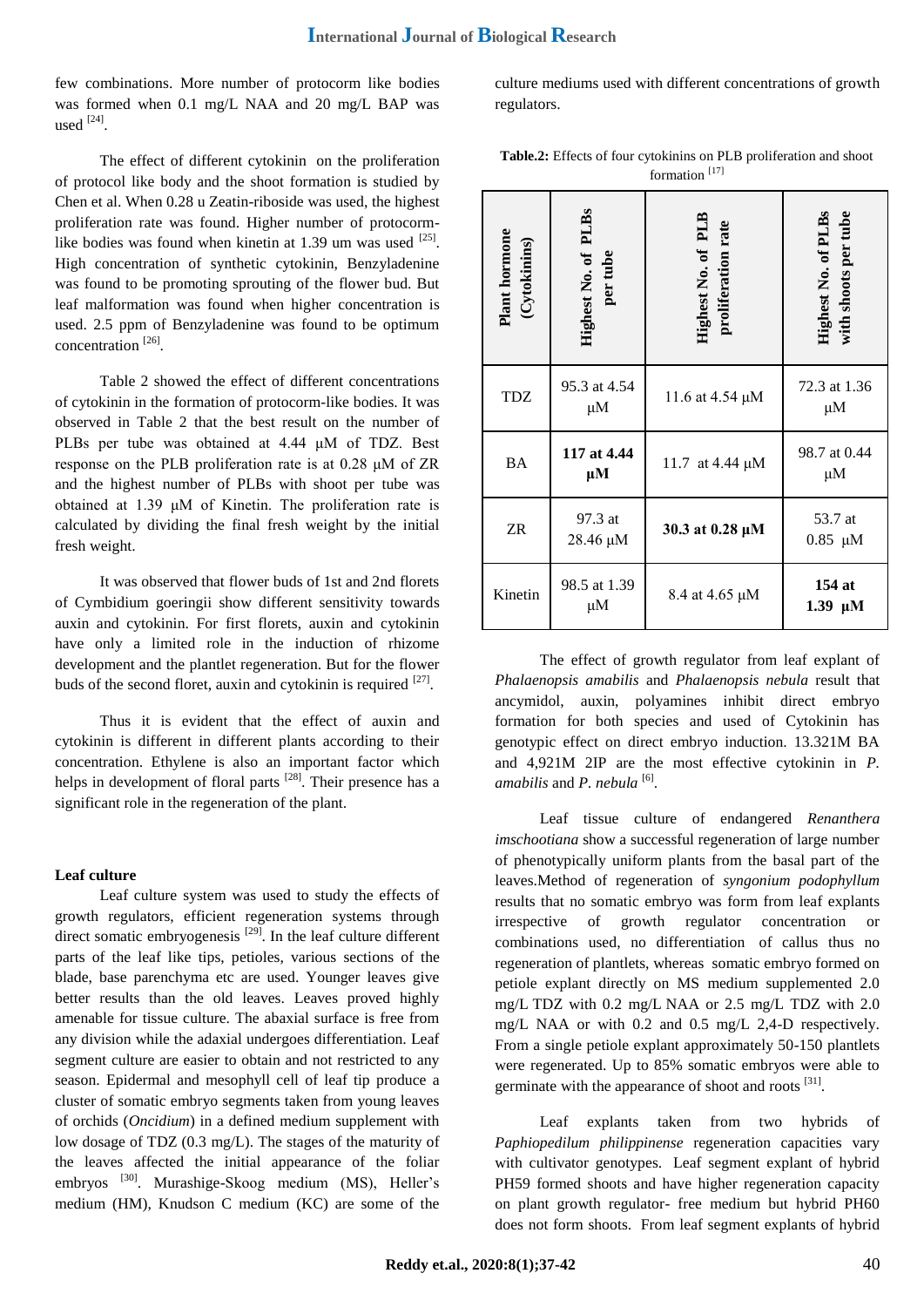PH59, 2,4-D plus TDZ both retarded shoot bud formation. In hybrid PH60,  $2.4-D + TDZ$  promote to form shoot bud from leaf segment explants. In *Paphiopedilum* TDZ inhibits shoot proliferation and rooting. TDZ combined with 2,4-D induced the formation of calli in different genus of Orchidaceae<sup>[29]</sup>.

The production of protocorm like body and survival of leaf thin section depend on concentration and types of cytokinins in the medium.TDZ was found to be more effective inducer of protocorms-like body than other cytokinin like zeatin and benzyl adenine from thin leaf section of *Doritaenopsis* [32] **.**  Leaf explants of *Oncidium flexuosum*, the presence of Auxin, NAA and TDZ in combination with 2,4-D in culture medium inhibit the regeneration of protocorm like body <sup>[33]</sup>.

Leaf tip cultured of *Epidendrum* form PLB on MS medium and *Laeliocattleya* form plantlets on H medium preceded by callus formation  $^{[34]}$ . The embryo formation on leaf explants was promoted by cytokinins like 2IP, BAP, KIN, TDZ and zeatin but retarded by auxins IAA, NAA, IBA and TDZ [35] **.**

Successful micropropagation using leaf explant depends on the factors like source of leaf, age, parts of the leaf taken, explant orientation, growth hormones and medium nutrient composition. Popular use of leaf explant mass scale cultivation of orchids in industries is restricted because of the time and costs involved in standardizing the above factors.

#### **Conclusion**

Extensive research is still needed to conclude the complete growth of the orchid species in different cultures. Due to their small range of population and size more care is recommended for their growth. The amount of growth hormones used should be in correct proportion in order to get a healthy and disease free plant.Further studies has to be followed to understand the actual functioning of the hormones in explants for, hair initiation,primary leaf formation, meristem production,primary root formation as these structures grow from a mass of undifferentiated cells, the protocorm. Few beautiful orchid species have reached the threatened conditions because of both natural and human activities.The best method to conserve orchids are through plant tissue culture where many different varieties of orchids can be cultivated and widely distributed. Tissue culture is one of the most suitable tools to reduce the pressure on natural distribution of orchids and their sustainable utilization.

#### **Acknowledgement**

We owe our sincere gratitude to **St. Joseph's College (Autonomous)** for providing support for the presentation of the work.

### **Conflict of Interest**

No known conflict of interest.

#### **References**

- [1] Rout GR, Mohapatra A and Jain SM. Tissue culture of ornamental pot plant: A critical review on present scenario and future prospects. Biotechnol Adv 2006;24(6): 531–560.
- [2] Nahar SJ, KazuhikoS, Li HC, Kaewjampa N. Effect of plant growth regulators on organogenesis in protocormlike body (plbs) of *Cymbidium dayanum* in vitro. ARPN J. Agric Biol Sci 2011;6(6):28–33.
- [3] Chugh S, Guha S, Rao IU. Micropropagation of orchids : A review on the potential of different explants. Sci. Hortic 2009; 122:507–520.
- [4] Pant B. Medicinal orchids and their uses : Tissue culture a potential alternative for conservation. African J Plant Sci 2013;7:448–467.
- [5] Lindley CP, Arniputri RB, Soliah LA, Cahyono O. Effects of organic additives and naphthalene acetid acid (NAA) application on the in vitro growth of black orchid hybrid *Coelogyne pandurata* lindley. Bulg J Agric Sci 2017;23(6):951–957.
- [6] Gow WP, Chen JT, Chang WC. Influence of growth regulators on direct embryo formation from leaf explants of *Phalaenopsis* orchids. Acta Physiol Plant 2008; 30, 507.
- [7] Novak SD, Luna LJ, Gamage RN. Role of auxin in orchid development. Plant Signal Behav. 2014;9(10):e972277. doi:10.4161/psb.32169
- [8] B. Pant and D. Thapa. In vitro mass propagation of an epiphytic orchid , Dendrobium primulinum Lindl through shoot tip culture. African J. Biotechnol*.* 2012;11(42):9970–9974.
- [9] Yam, T.W., Arditti, J. History of orchid propagation: a mirror of the history of biotechnology. *Plant Biotechnol Rep* 3, 1 (2009). https://doi.org/10.1007/s11816-008- 0066-3
- [10] Murthy ANPIHN, Hahn EJ, Paek KJ. In vitro propagation of *Dendrobium macrostachyum* Lindl -A threatened orchid. African J Biotechnol 2002;40,620–623.
- [11] Goh CJ and Yang AL. Effects of growth regulators and decapitation on flowering of Dendrobium orchid hybrids. Plant Sci Lett 1978, 12(3-4), 287–292.
- [12] Kokubu T, Kaieda Y, Higashi Y, Kitano T, Fukamizu K. Organogenesis in Sterile Culture of Oriental Cymbidium, Cymbidium kanran Makino. Mem fac Agr Kagoshima Univ 1980;16, 53-64.
- [13] Long B, Niemiera AX. In vitro propagation of four threatened *Paphiopedilum* species (Orchidaceae). Sci Media 2010;101:151–162.
- [14] Manners V, Kumaria S, Tandon P. Micropropagation of Vanda coerulea Griff ex Lindl.: A study of regeneration competence of roots in vitro. Int Conf Envir Engg Appl 2010;100-102. doi: 10.1109/ICEEA.2010.5596103.